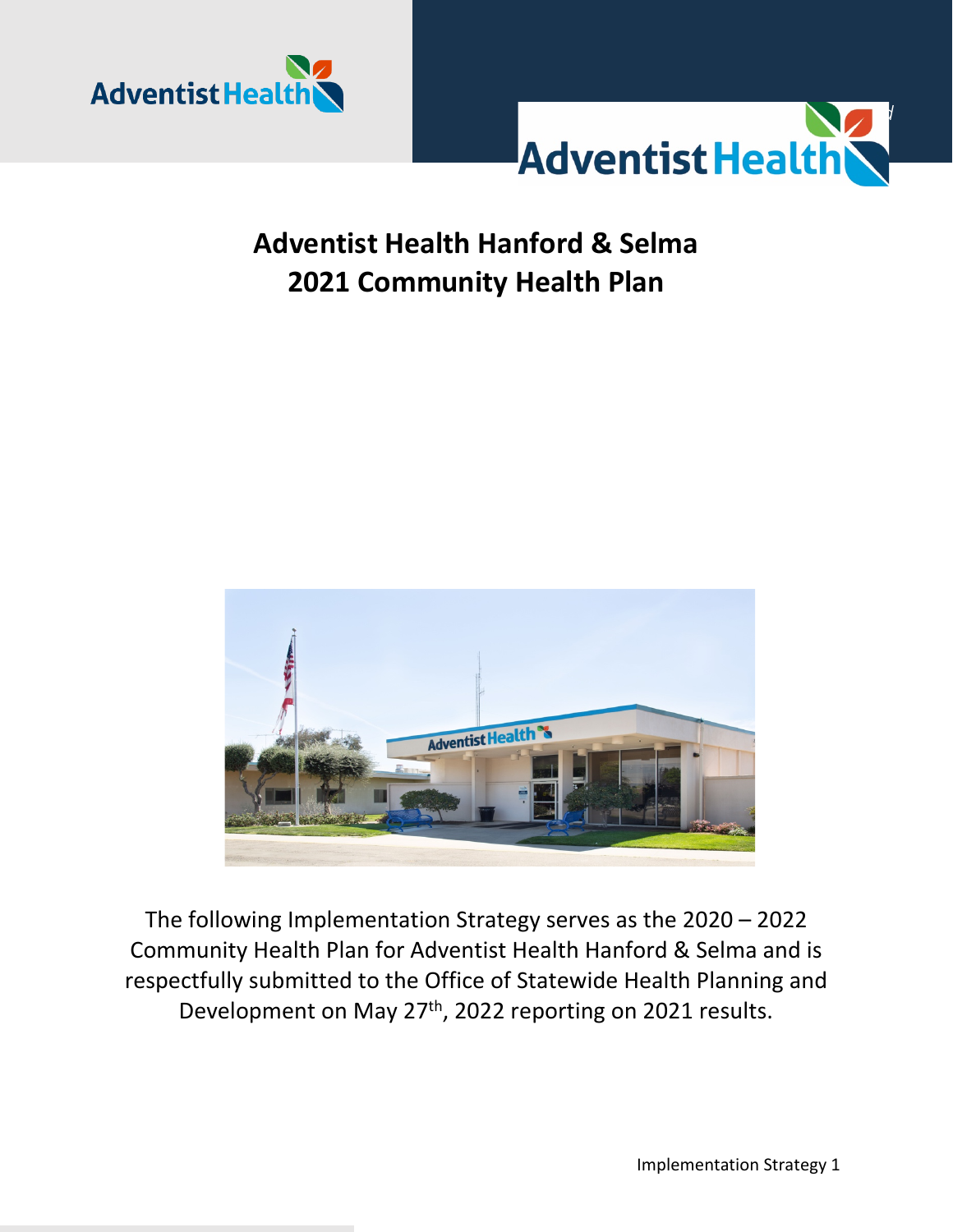

### Executive Summary

#### Introduction & Purpose

Adventist Health Hanford & Selma is pleased to share its Community Health Implementation Strategy. This follows the development of its 2019 Community Health Needs Assessment (CHNA) in accordance with requirements in the Affordable Care Act and IRS 990 Schedule H requirements and approved by the Adventist Health Board of Directors on October 17, 2019.

After a thorough review of the health status in our community through the community health needs assessment (CHNA), we identified areas that we could address using our resources, expertise and community partners. Through these actions and relationships, we aim to empower our community and fulfill our mission of "Living God's love by inspiring health, wholeness and hope."

The results of the CHNA guided this creation of this document and aided us in how we could best provide for our community and the vulnerable among us. This Implementation Strategy summarizes the plans for Adventist Health Hanford & Selma to develop and collaborate on community benefit programs that address prioritized health needs identified in its 2019 CHNA. Adventist Health Hanford & Selma has adopted the following priority areas for our community health investments.

#### **Prioritized Health Needs – Planning to Address**

**Health Priority #1: Access to Care Health Priority #2: Obesity/Healthy Eating Active Living (HEAL)/Diabetes Health Priority #3: Mental Health Health Priority #4: Economic Security/Homelessness Health Priority #5: Maternal Infant Health**

Building a healthy community requires multiple stakeholders working together with a common purpose. We invite you to explore how we intend to address health challenges in our community and partner to achieve change. More importantly, we hope you imagine a healthier region and work with us to find solutions across a broad range of sectors to create communities that define the well-being of people.

The purpose of the CHNA was to offer a comprehensive understanding of the health needs in Adventist Health Hanford & Selma service area and guide the hospital's planning efforts to address those needs.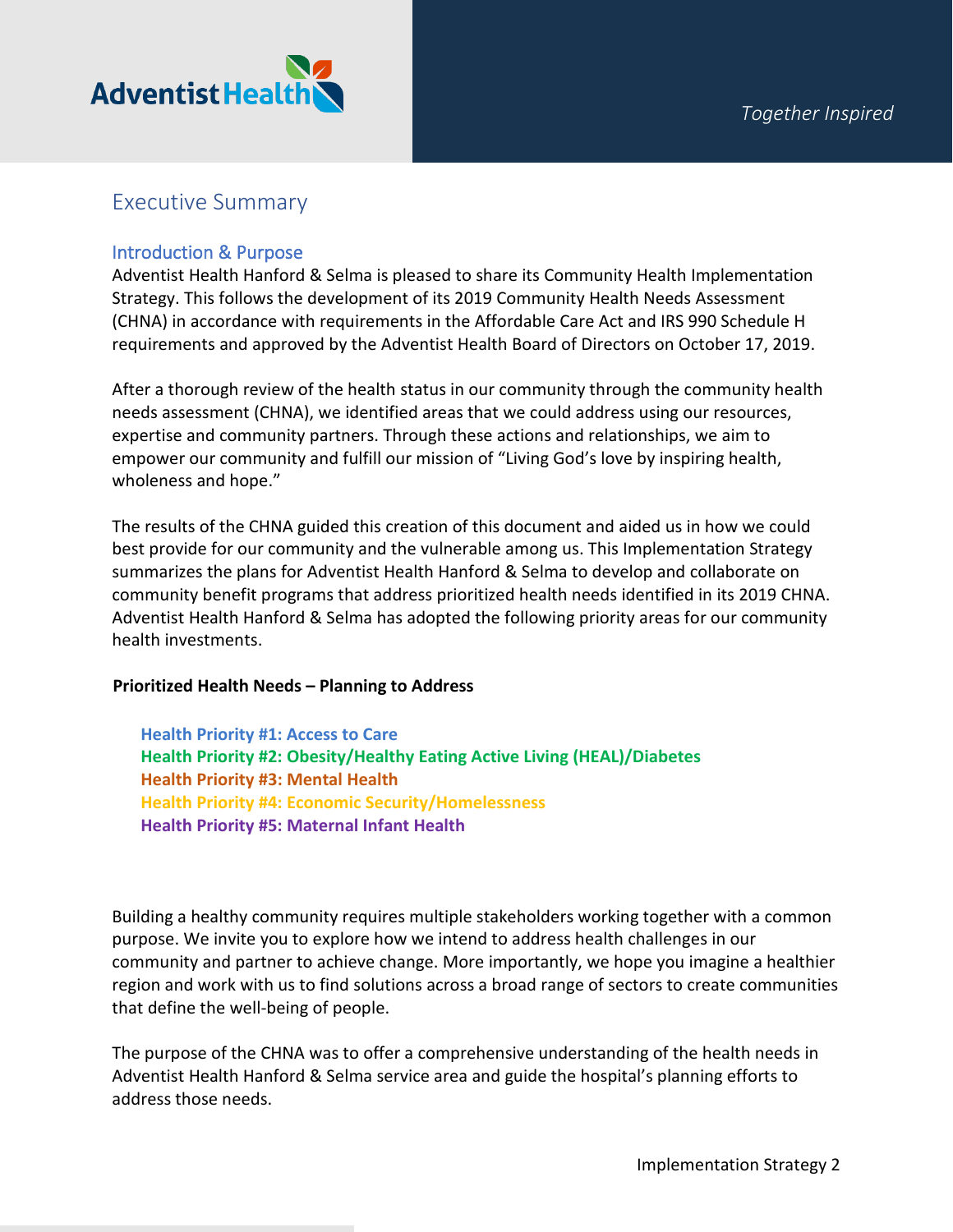

The significant health needs were identified through an analysis of secondary data and community input. The criteria listed below recognize the need for a combination of information types (e.g., health indicators and primary data) as well as consideration of issues such as practicality, feasibility, and mission alignment. These health needs were prioritized according to a set of criteria that included:

- 1. Addresses disparities of subgroups
- 2. Availability of evidence or practice-based approaches
- 3. Existing resources and programs to address problems
- 4. Feasibility of intervention
- 5. Identified community need
- 6. Importance to community
- 7. Magnitude
- 8. Mission alignment and resources of hospitals
- 9. Opportunity for partnership
- 10. Opportunity to intervene at population level
- 11. Potential Health Need Score
- 12. Severity
- 13. Solution could impact multiple problems

For further information about the process to identify and prioritize significant health needs, please refer to Adventist Health Hanford & Selma CHNA report at the following link: <https://www.adventisthealth.org/about-us/community-benefit/>

### Adventist Health Hanford & Selma and Adventist Health

Adventist Health Hanford & Selma is an affiliate of Adventist Health, a faith-based, nonprofit integrated health system serving more than 80 communities on the West Coast and Hawaii.

#### Vision

Adventist Health will be a recognized leader in mission focus, quality care and fiscal strength.

#### Mission Statement

Living God's love by inspiring health, wholeness, and hope.

#### Adventist Health Includes:

1. 23 hospitals with more than 3,600 beds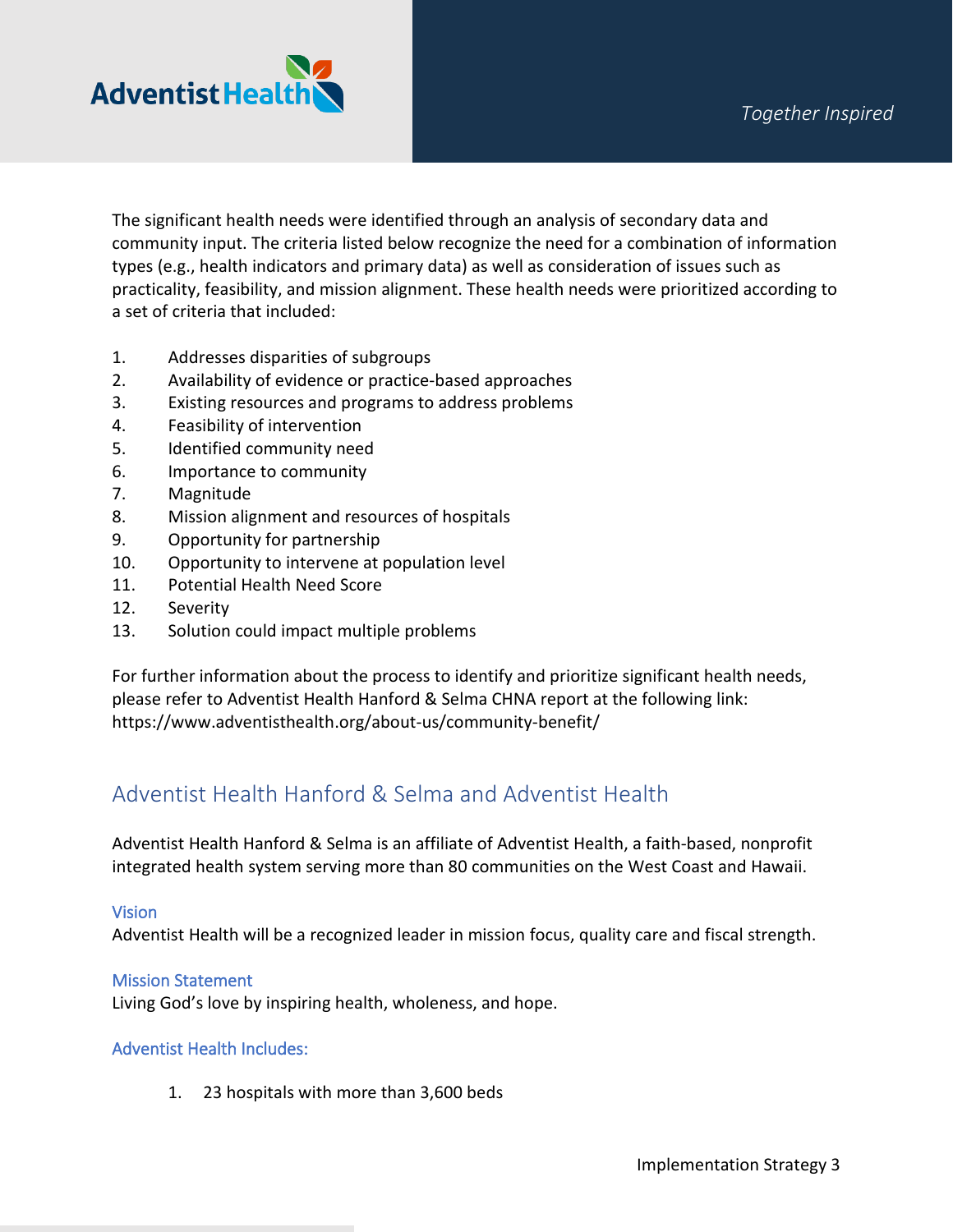

- 2. 290 clinics (hospital-based, rural health and physician clinics)
- 3. 15 home care agencies and eight hospice agencies
- 4. Three retirement centers & one continuing care retirement community
- 5. A workforce of 37,000 including associated, medical staff physicians, allied health professionals and volunteers.

We owe much of our heritage and organizational success to the Seventh-day Adventist Church, which has long been a promoter of prevention and whole person care. Inspired by our belief in the loving and healing power of Jesus Christ, we aim to bring physical, mental and spiritual health and healing to our neighbors of all faiths. Every individual, regardless of his/her personal beliefs, is welcome in our facilities. We are also eager to partner with members of all faiths to enhance the health of the communities we serve.

Our commitment to quality health care stems from our heritage, which dates to 1866 when the first Seventh-day Adventist healthcare facility opened in Battle Creek, Michigan. There, dedicated pioneers promoted the "radical" concepts of proper nutrition, exercise and sanitation. Early on, the facility was devoted to prevention as well as healing. They called it a sanitarium, a place where patients—and their families—could learn to be well. More than a century later, the health care system sponsored by the Seventh-day Adventist

Church circles the globe with more than 170 hospitals and more than 500 clinics, nursing homes and dispensaries worldwide. And the same vision to treat the whole person—mind, body and spirit—continues to provide the foundation for our progressive approach to health care.

### Summary of Implementation Strategies

#### Implementation Strategy Design Process

Stakeholders from the 19 hospital facilities in the Adventist Health System were invited to participate in a Mission Integration Summit on September 26 and 27, 2019. During this two day-long event, participants were introduced to the 2019 Adventist Health Implementation Strategy Template. After the summit, each hospital was invited to participate in a series of technical assistance calls and consultation sessions with representatives from Adventist Health Community Integration and Conduent Health Communities Institute to further develop and refine their implementation strategy.

#### Adventist Health Hanford & Selma Implementation Strategy

The implementation strategy outlined below summarizes the strategies and activities by Adventist Health Hanford & Selma to directly address the prioritized health needs. They include:

#### **Health Need 1: Access to Care**

• Transportation to Clinic Appointments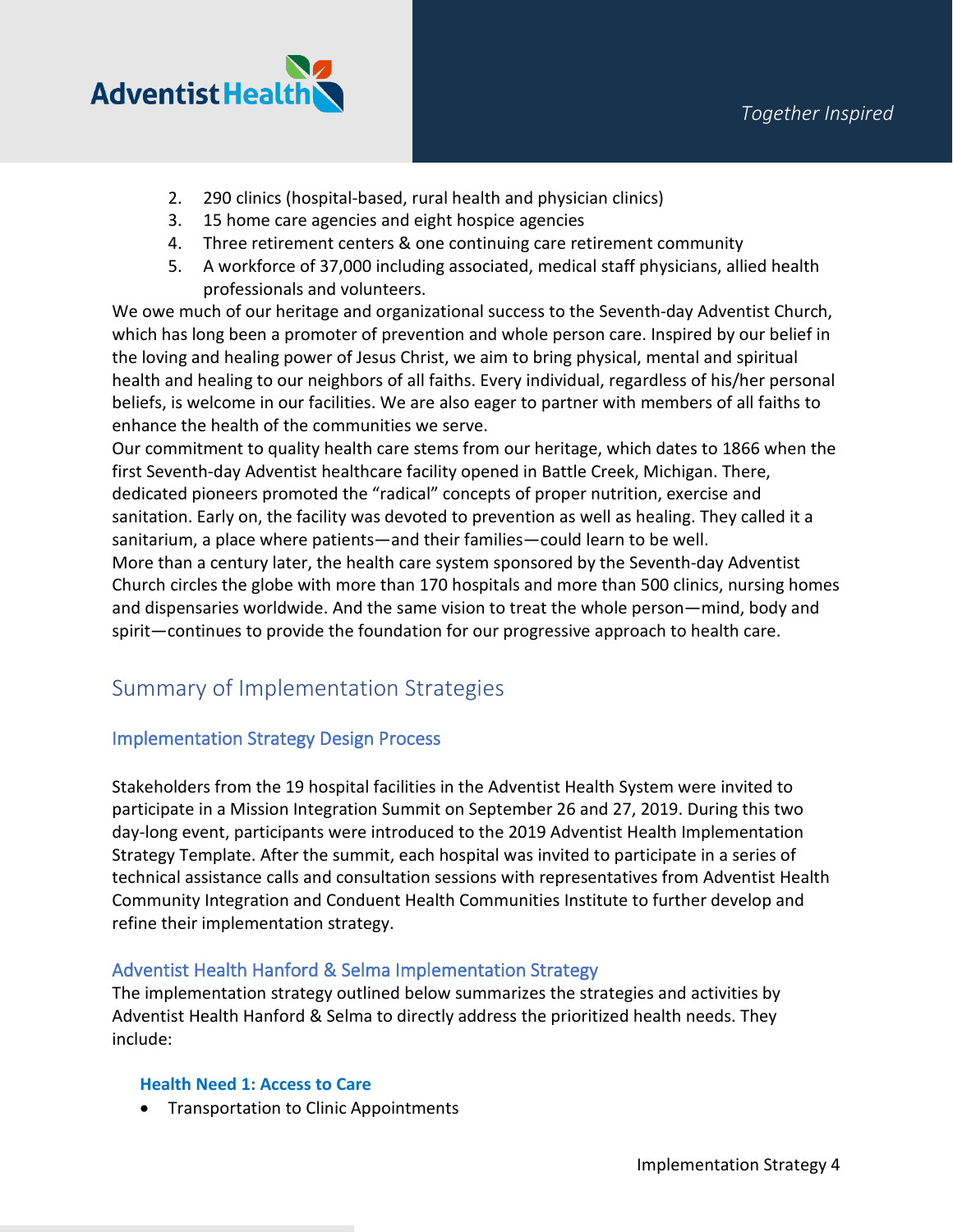

• Provider Recruitment

#### **Health Need 2: Obesity/ Healthy Eating Active Living (HEAL)/Diabetes**

- Diabetes Among Friends Classes
- Athletic Training with Hanford Joint Union High School District
- Healthy Eating Education at Outreach Events

#### **Health Need 3: Mental Health**

- Hosting educational sessions for providers (Resilience Documentary & Social Media Luncheons)
- Hosting education sessions for local school districts (Resilience Documentary & Social Media Luncheons)
- Addiction Medicine

#### **Health Need 4: Economic Security/Homelessness**

- Recuperative Board and Care (Kings Gospel Mission)
- Project Homeless Connect/Point in Time Count
- Landlord and Property Manager Quarterly Networking Lunch and Learns Student Internships
- Inspire Hope resource distributions to community partners for those in need.

#### **Health Need 5: Maternal & Infant Health**

• Overall wellbeing

The Action Plan presented below outlines in detail the individual strategies and activities Adventist Health Hanford & Selma will implement to address the health needs identified though the CHNA process. The following components are outlined in detail in the tables below: 1) actions the hospital intends to take to address the health needs identified in the CHNA, 2) the anticipated impact of these actions as reflected in the Process and Outcomes measures for each activity, 3) the resources the hospital plans to commit to each strategy, and 4) any planned collaboration to support the work outlined.

No hospital can address all the health needs identified in its community. Adventist Health Hanford & Selma is committed to serving the community by adhering to its mission, and using its skills, expertise and resources to provide a range of community benefit programs. This Implementation Strategy does not include specific plan to address the following significant health needs identified in the 2019 CHNA.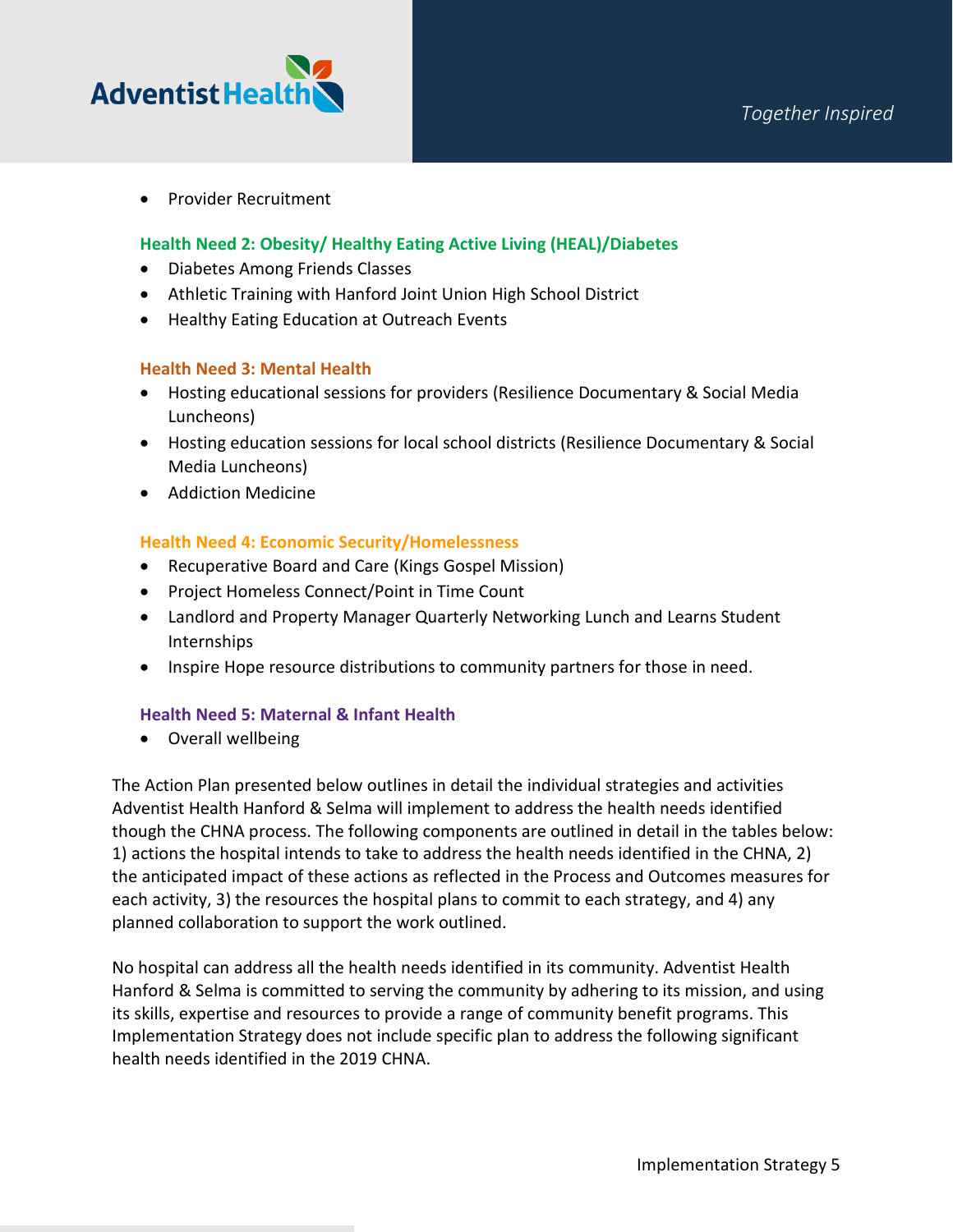

#### **Significant Health Needs – NOT Planning to Address**

Climate Change: We feel that this is not what our area of expertise is in and while we are willing to partner with organizations who are engaging in activities to address Climate Change, this is not our top priority at this time.

Substance Abuse/Tobacco- will be addressed through Mental Health, Access to Care, HEAL Oral Health – will be addressed through Access to Care.

Asthma – will be address through Access to Care.

CVD/Stroke – will be addressed through Access to Care and HEAL

HIV/AIDS/STI's – Will be addressed through Access to Care and Maternal/Infant Health Cancer – will be address through Access to Care and HEAL

Violence/Injury Prevention – will be address through Economic Security/Homelessness, Access to Care and Maternal/Infant Health

### COVID 19 Considerations

The COIVD-19 global pandemic has caused extraordinary challenges for Adventist Health hospitals and health care systems across the world including keeping front line workers safe, shortages of protective equipment, provider turnover and staffing issues, limited ICU bed space and developing testing protocols. They have also focused on helping patients and families deal with the isolation needed to stop the spread of the virus, and more recently vaccine roll out efforts.

Adventist Health, like other health care systems, had to pivot its focus to meet the most urgent healthcare needs of its community during the pandemic, as well as reassess the ability to continue with some community health strategies due public health guidelines for social distancing. Adjustments have been made to continue community health improvement efforts as possible, while ensuring the health and safety of those participating. The Strategy Action Plan Grids on the following pages reflect updated activities for each strategy.

In FY21, Adventist Health as a system took the following actions in response to the needs created or exacerbated by COVID-19:

- 1. Began offering more virtual health care visits to keep community members safe and healthy.
- 2. Developed an online symptom tracker to help community members determine if they may have COVID-19 or some other flu type illness and what steps to take.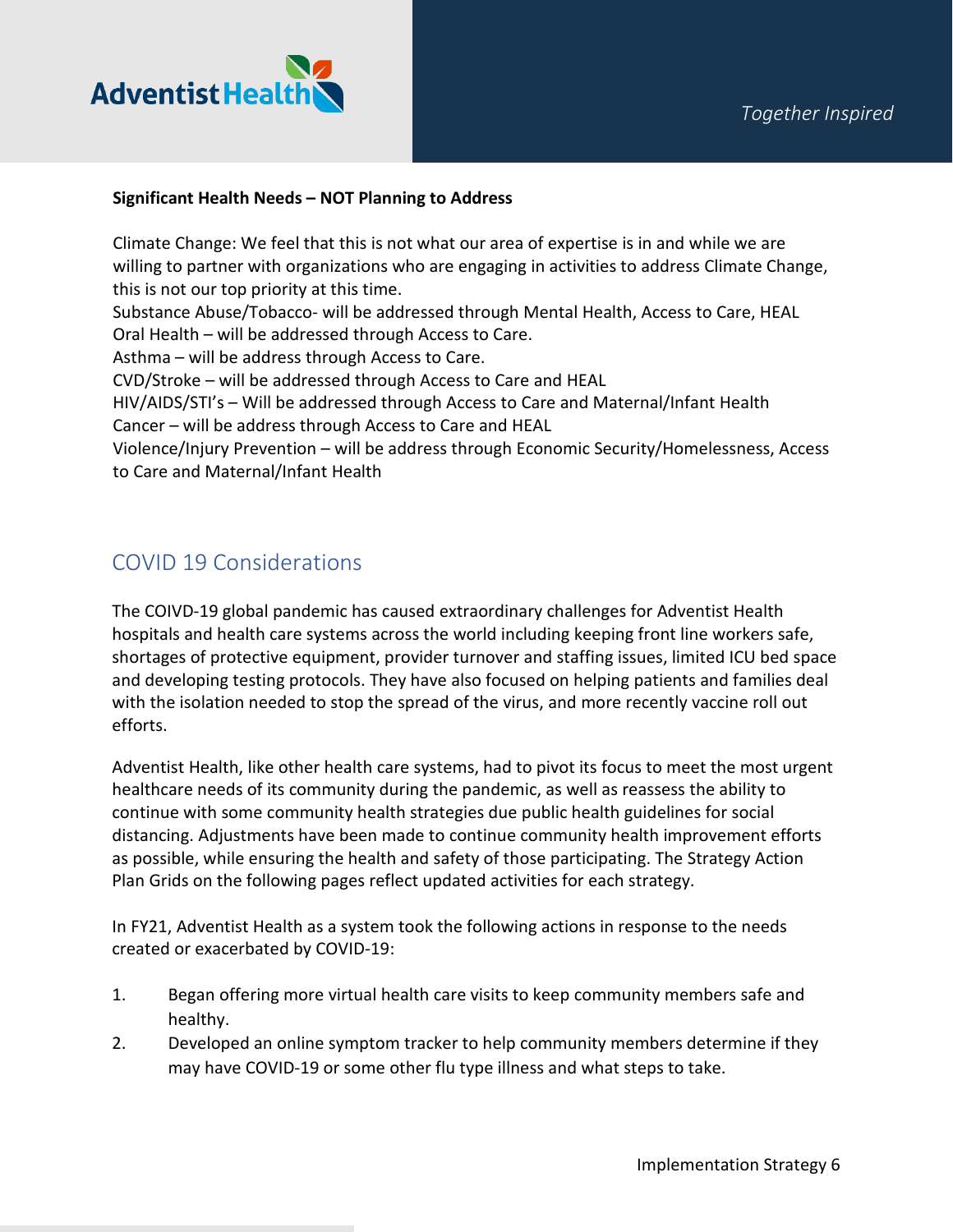

3. Was part of a communitywide effort by the local health system to vaccinate eligible community members to help stop the spread of the virus.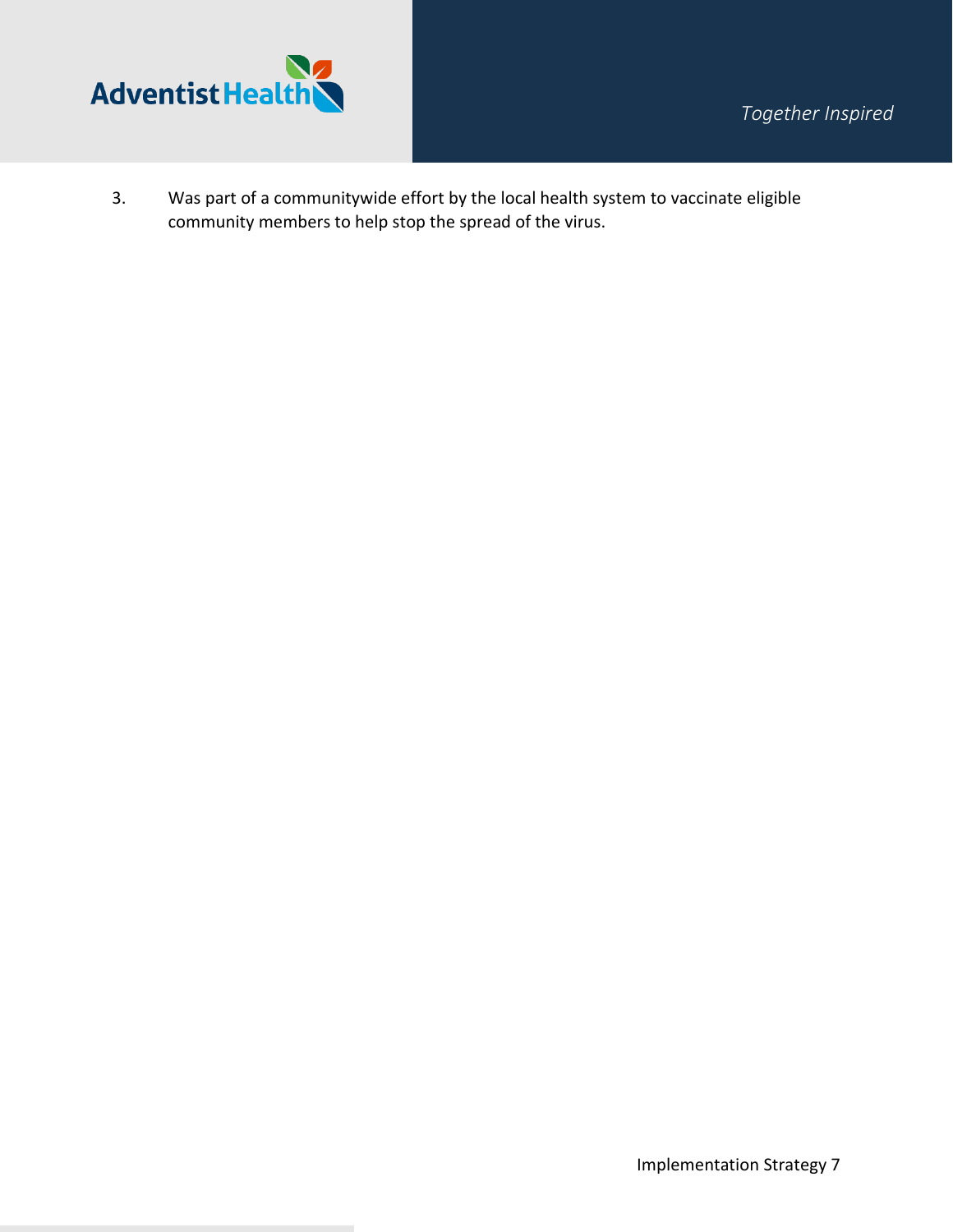

| <b>Priority Health Need: Access to Care</b>  |                                                                                                               |                               |                           |                           |
|----------------------------------------------|---------------------------------------------------------------------------------------------------------------|-------------------------------|---------------------------|---------------------------|
|                                              | Goal Statement: Improve the overall health and wellness of our communities through provisions of services,    |                               |                           |                           |
|                                              | community collaboration and intervention                                                                      |                               |                           |                           |
|                                              | <b>Mission Alignment: Well-Being of People</b>                                                                |                               |                           |                           |
|                                              | Strategy 1: Improving access to care through increased health awareness and access to needed services.        |                               |                           |                           |
| <b>Program/Activity</b>                      | <b>Metrics</b>                                                                                                |                               |                           |                           |
| Activity 1.1-<br>Transportation to           |                                                                                                               | Year 1<br>2020                | Year 2<br>2021            | Year <sub>3</sub><br>2022 |
| clinic appointments                          | <b>Process Measure:</b><br>Number of Roundtrips Provided                                                      | 379                           | 667                       |                           |
|                                              | <b>Short Term Outcomes:</b><br>Increased transportation services to clinics in high health disparity<br>areas | $\downarrow$ 28%<br>$(-144)$  | 个76%<br>$(+288)$          |                           |
|                                              | <b>Medium Term Outcomes:</b><br>Improved access to care as reported by patient satisfaction<br>survey         | N/A                           | N/A                       |                           |
|                                              |                                                                                                               |                               |                           |                           |
| Activity 1.2-<br><b>Provider Recruitment</b> |                                                                                                               | Year 1<br>2020                | Year 2<br>2021            | Year <sub>3</sub><br>2022 |
|                                              | <b>Process Measure:</b><br>Number of Providers Recruited                                                      | 5                             | $\overline{2}$            |                           |
|                                              | <b>Short Term Outcomes:</b><br>Increased services provided in clinics in high health disparity areas          | N/A                           | N/A                       |                           |
|                                              | <b>Medium Term Outcomes:</b><br>Improved overall HEDIS measures in rural health areas                         | N/A                           | N/A                       |                           |
| <b>Additional Resources</b>                  |                                                                                                               |                               |                           |                           |
| <b>Mobile Medical Unit</b>                   |                                                                                                               | Year 1<br>2020                | Year <sub>2</sub><br>2021 | Year 3<br>2022            |
|                                              | <b>Process Measure:</b><br>Number of Community Events<br>Number of Community Members Impacted                 | On Hold<br>Due to<br>COVID-19 | See<br><b>Below</b>       |                           |
| Pop-Up Clinics                               |                                                                                                               | Year 1<br>2020                | Year <sub>2</sub><br>2021 | Year <sub>3</sub><br>2022 |
|                                              | <b>Process Measure:</b><br>Number of Community Events                                                         |                               | On Hold<br>Due to         |                           |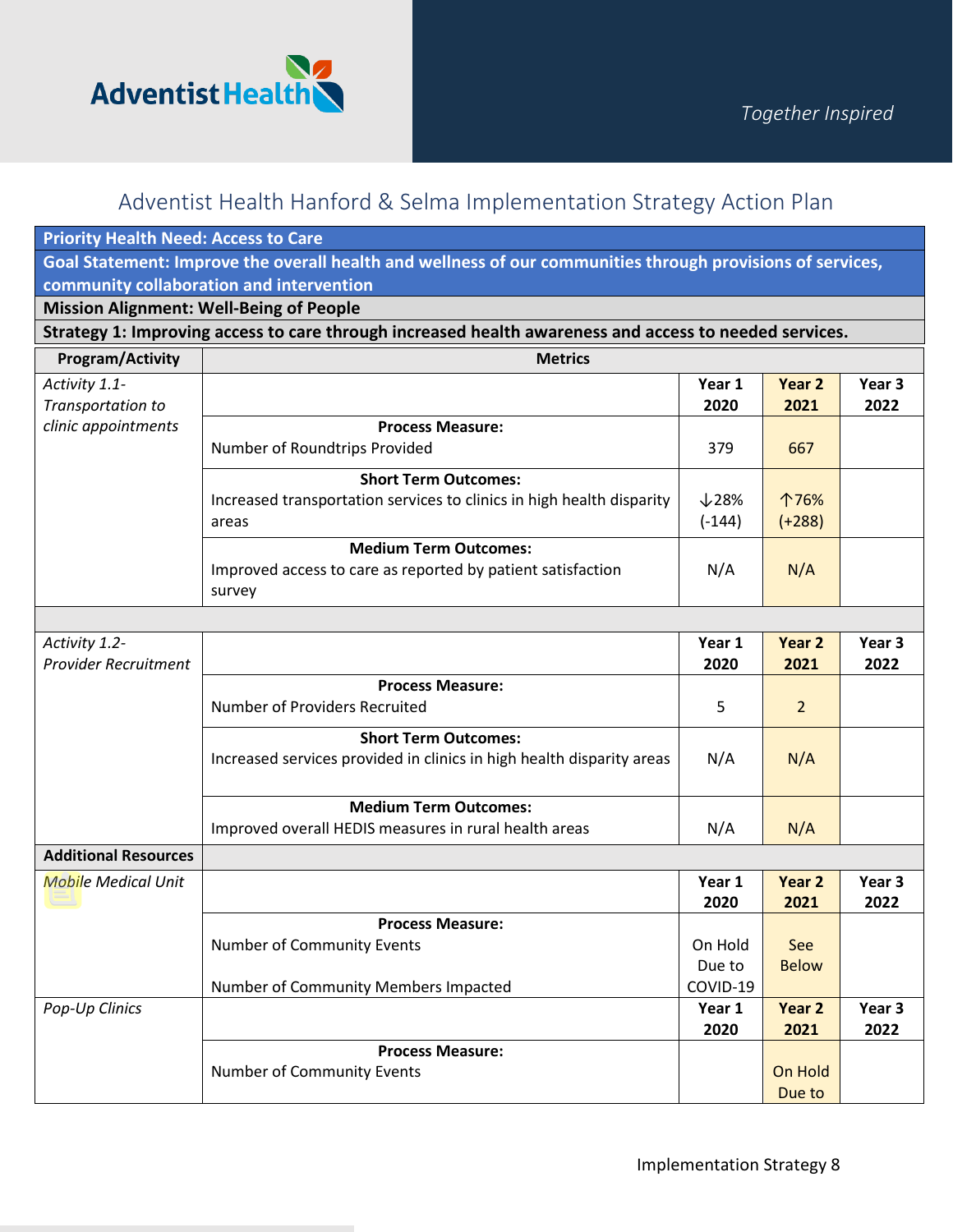

|                                                                                                                        |                                    | Number of Community Members Impacted                                               | On Hold  | COVID- |                   |
|------------------------------------------------------------------------------------------------------------------------|------------------------------------|------------------------------------------------------------------------------------|----------|--------|-------------------|
|                                                                                                                        |                                    |                                                                                    | Due to   | 19     |                   |
|                                                                                                                        |                                    |                                                                                    | COVID-19 |        |                   |
|                                                                                                                        | <b>Education Outreach</b>          |                                                                                    | Year 1   | Year 2 | Year <sub>3</sub> |
|                                                                                                                        |                                    |                                                                                    | 2020     | 2021   | 2022              |
|                                                                                                                        |                                    | <b>Process Measure:</b>                                                            | On Hold  |        |                   |
|                                                                                                                        |                                    | Number of Community Events                                                         | Due to   |        |                   |
|                                                                                                                        |                                    |                                                                                    | COVID-19 |        |                   |
|                                                                                                                        |                                    | Number of Community Members Impacted                                               |          |        |                   |
|                                                                                                                        | <b>Source of Data:</b>             |                                                                                    |          |        |                   |
| 1.                                                                                                                     | <b>Transportation Data Set</b>     |                                                                                    |          |        |                   |
| 2.                                                                                                                     |                                    | Internal Adventist Health Data Set                                                 |          |        |                   |
| 3.                                                                                                                     | AHPS Quality Report/Tableau        |                                                                                    |          |        |                   |
|                                                                                                                        | <b>Target Population(s):</b>       |                                                                                    |          |        |                   |
|                                                                                                                        |                                    | Underserved, Rural Populations in Kings, Tulare, Fresno, Madera, and Kern Counties |          |        |                   |
| Adventist Health Resources: (Financial, Staff, Supplies, In-Kind, etc.)                                                |                                    |                                                                                    |          |        |                   |
| 1.                                                                                                                     | Staff & Financial support          |                                                                                    |          |        |                   |
| Collaborating Partners: (Place a "*" by lead organization if other than Adventist Health                               |                                    |                                                                                    |          |        |                   |
| 1.                                                                                                                     | Kings United Way (211)             |                                                                                    |          |        |                   |
| 2.                                                                                                                     | Kings Area Rural Transit           |                                                                                    |          |        |                   |
| 3.                                                                                                                     | Life Hope Centers of California    |                                                                                    |          |        |                   |
| CBISA Category: (A - Community Health Improvement; E - Cash and In-Kind; F - Community Building; G - Community Benefit |                                    |                                                                                    |          |        |                   |
| Operations)                                                                                                            |                                    |                                                                                    |          |        |                   |
|                                                                                                                        | 1. A- Community Health Improvement |                                                                                    |          |        |                   |

#### **Strategy Results 2021:**

Although COVID-19 was still highly active during 2021, our transportation program continued to support patients that do not have transportation and would otherwise not be able to attend their necessary medical appointments. These rides help prevent appointment no-shows and increase access to care for our patients. Additionally, telehealth visits continued and allowed patients the opportunity to receive care in the comfort of their own home to protect their safety and well-being. Total number of round trips provided in 2021: 667

Additionally, our access to care is limited in our region due to the shortage of healthcare providers including physicians, nurse practitioners and physician assistants. Total number of providers added in 2021: 2

All mobile health van activities and pop-clinics were limited and sourced to provide COVID-19 services to our community members.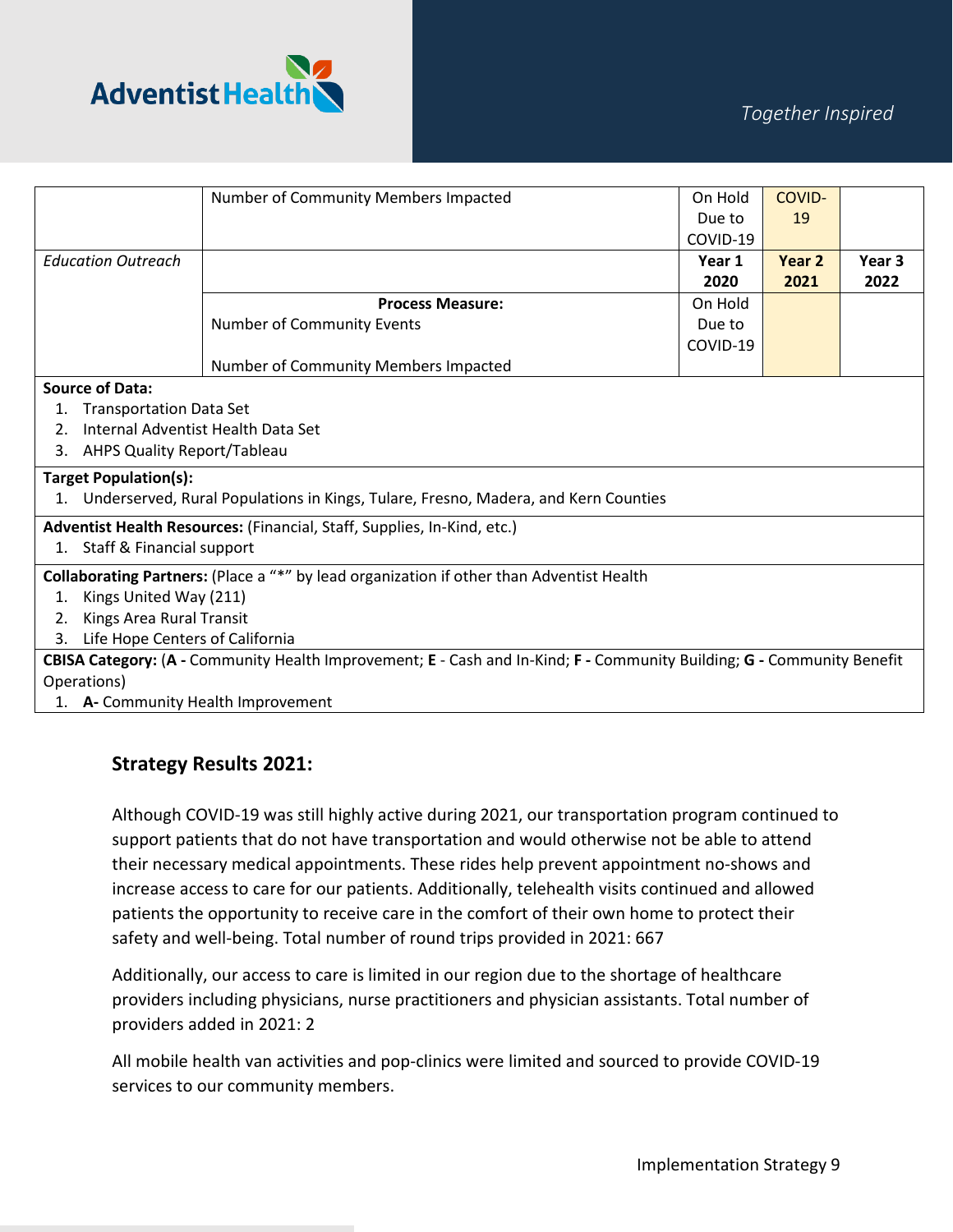

**Priority Health Need: Obesity/Healthy Eating Active Living (HEAL)/Diabetes** 

**Goal Statement: Improve the overall health and wellness of our communities through provisions of services, community collaboration and intervention**

**Mission Alignment: Well-Being of People**

**Strategy 1: Through a focus on educational activities, work to empower communities to understand the importance of healthy eating and exercise to live a healthier life.**

| <b>Program/Activity</b>                                                                                                  | <b>Metrics</b>                                                                             |                               |                               |                |
|--------------------------------------------------------------------------------------------------------------------------|--------------------------------------------------------------------------------------------|-------------------------------|-------------------------------|----------------|
| Activity 1.1-<br>Diabetes Self-                                                                                          |                                                                                            | Year 1<br>2020                | Year 2<br>2021                | Year 3<br>2022 |
| Management (DSME)<br>Classes                                                                                             | <b>Process Measure:</b><br>Number of people participating in DSME activities               |                               |                               |                |
|                                                                                                                          | <b>Short Term Outcomes:</b><br>Percentage improvement in pretest vs post-test score        | On Hold<br>Due to<br>COVID-19 | On Hold<br>Due to<br>COVID-19 |                |
|                                                                                                                          | <b>Medium Term Outcomes:</b><br>Decreased HEDIS quality measure of HgA1c>9% year over year |                               |                               |                |
| <b>Additional Resources</b>                                                                                              |                                                                                            |                               |                               |                |
| <b>Education Sessions</b>                                                                                                |                                                                                            | Year 1<br>2020                | Year 2<br>2021                | Year 3<br>2022 |
|                                                                                                                          | <b>Process Measure:</b>                                                                    |                               |                               |                |
|                                                                                                                          | <b>Number of Sessions</b>                                                                  | On Hold                       | On Hold                       |                |
|                                                                                                                          |                                                                                            | Due to                        | Due to                        |                |
|                                                                                                                          | Number of Community Interactions                                                           | COVID-19                      | COVID-19                      |                |
| <b>Outreach Events</b>                                                                                                   |                                                                                            | Year 1<br>2020                | Year 2<br>2021                | Year 3<br>2022 |
|                                                                                                                          | <b>Process Measure:</b>                                                                    |                               |                               |                |
|                                                                                                                          | <b>Number of Sessions</b>                                                                  | On Hold                       | On Hold                       |                |
|                                                                                                                          |                                                                                            | Due to                        | Due to                        |                |
|                                                                                                                          | Number of Community Interactions                                                           | COVID-19                      | COVID-19                      |                |
| <b>Source of Data:</b><br>1. Adventist Health Internal Data Sets                                                         |                                                                                            |                               |                               |                |
| <b>Target Population(s):</b><br>1. All people who live in communities served by Adventist Health Central Valley Network. |                                                                                            |                               |                               |                |
| Adventist Health Resources: (Financial, Staff, Supplies, In-Kind, etc.)<br>1. Staff and Financial Support                |                                                                                            |                               |                               |                |
| Collaborating Partners: (Place a "*" by lead organization if other than Adventist Health                                 |                                                                                            |                               |                               |                |
| 1. Scripps Whittier Diabetes Institute                                                                                   |                                                                                            |                               |                               |                |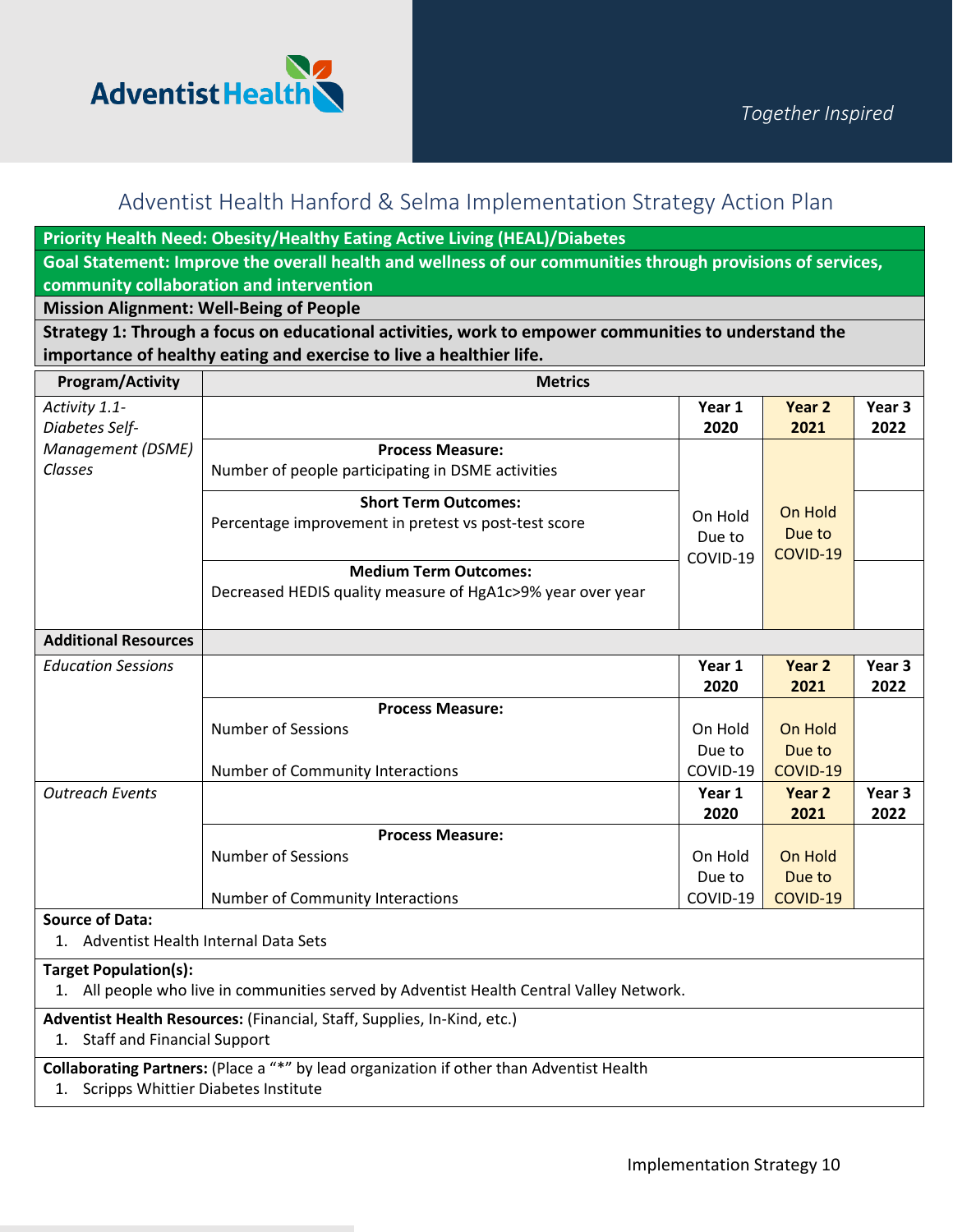



- 2. Kings Partnership for Prevention
- 3. Hanford Joint Union High School District
- 4. Kings County Commission on Aging

**CBISA Category:** (**A -** Community Health Improvement; **E** - Cash and In-Kind; **F -** Community Building; **G -** Community Benefit Operations)

1. **A-** Community Health Improvement

#### **Strategy Results 2021:**

Due to the ongoing impact of COVID-19, all outreach and education events planned for 2021 were postponed indefinitely.

Due to staffing shortages and COVID-19, all diabetes self-management education classes were placed on hold indefinitely.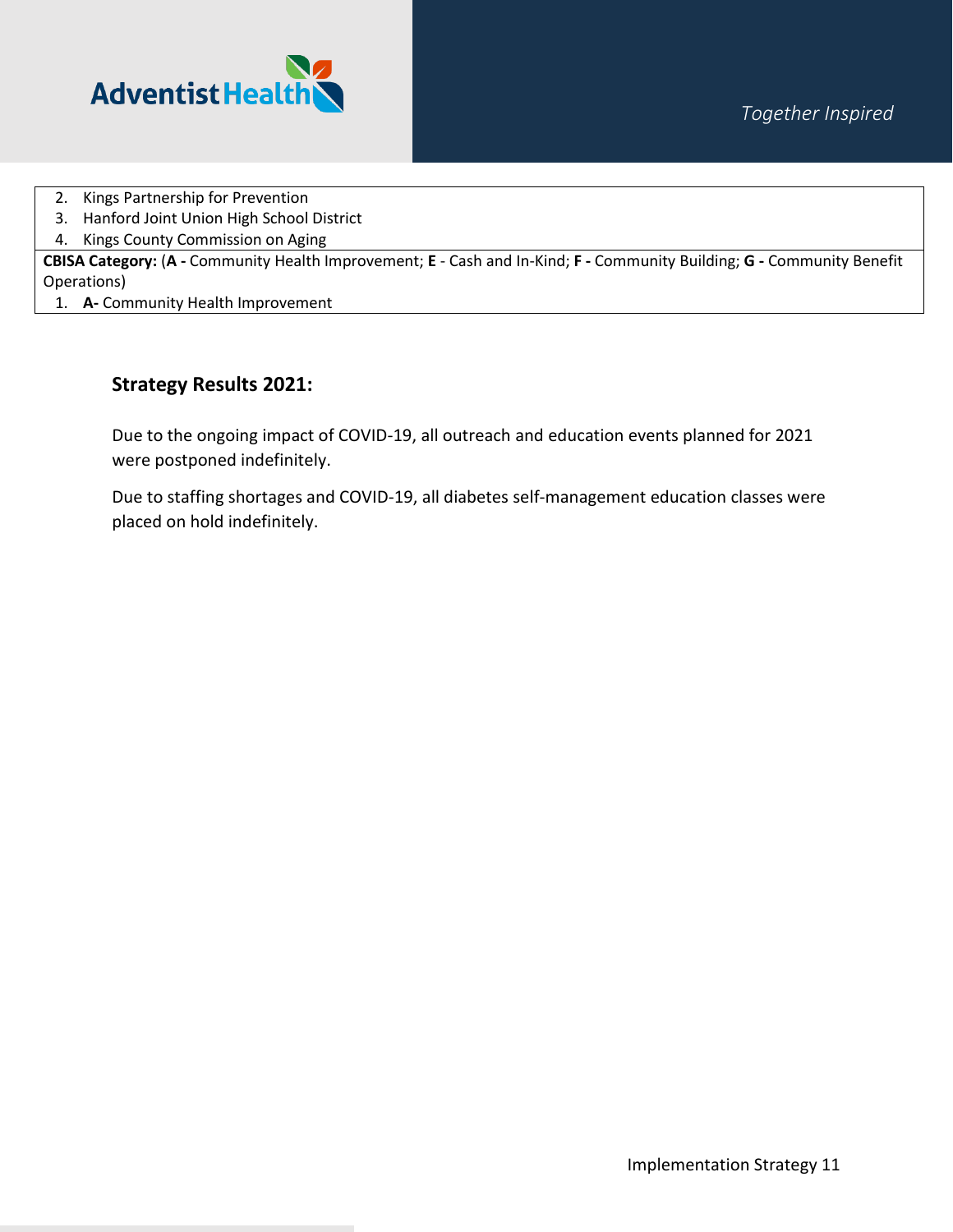

**Priority Health Need: Mental Health**

**Goal Statement: Increase access to behavioral health services for vulnerable populations.** 

#### **Mission Alignment: Well-Being of People**

**Strategy 1: Enhance provider and community partners' knowledge of factors influencing behavioral health to support referrals to appropriate behavioral health resources.**

| <b>Program/Activity</b>                                                                                                | <b>Metrics</b>                                                                                                          |         |               |        |  |
|------------------------------------------------------------------------------------------------------------------------|-------------------------------------------------------------------------------------------------------------------------|---------|---------------|--------|--|
| Activity 1.1- Provide                                                                                                  |                                                                                                                         | Year 1  | Year 2        | Year 3 |  |
| mental health                                                                                                          |                                                                                                                         | 2020    | 2021          | 2022   |  |
| education to external                                                                                                  | <b>Process Measure:</b>                                                                                                 |         |               |        |  |
| <b>Adventist Health</b>                                                                                                | Number of educational sessions offered and attended                                                                     |         |               |        |  |
| Partners                                                                                                               | <b>Short Term Outcomes:</b>                                                                                             | On Hold | On Hold       |        |  |
| organizations and                                                                                                      | Increase number of community partner agencies engaged in                                                                | Due to  | Due to        |        |  |
| community members.                                                                                                     | mental health services and support                                                                                      | COVID-  | <b>COVID-</b> |        |  |
|                                                                                                                        | <b>Medium Term Outcomes:</b>                                                                                            | 19      | 19            |        |  |
|                                                                                                                        | Percentage learning as indicated in event pretest vs post-test                                                          |         |               |        |  |
|                                                                                                                        | evaluations                                                                                                             |         |               |        |  |
| <b>Source of Data:</b>                                                                                                 |                                                                                                                         |         |               |        |  |
| Adventist Health Internal Data<br>$1_{-}$                                                                              |                                                                                                                         |         |               |        |  |
| <b>Target Population(s):</b>                                                                                           |                                                                                                                         |         |               |        |  |
|                                                                                                                        | 2. All people who live in communities served by Adventist Health Central Valley Network needing access to mental health |         |               |        |  |
| education, services, or support.                                                                                       |                                                                                                                         |         |               |        |  |
|                                                                                                                        | Adventist Health Resources: (Financial, Staff, Supplies, In-Kind, etc.)                                                 |         |               |        |  |
| 1. Staff and Financial Support                                                                                         |                                                                                                                         |         |               |        |  |
|                                                                                                                        | Collaborating Partners: (Place a "*" by lead organization if other than Adventist Health                                |         |               |        |  |
| Kingsview<br>1.                                                                                                        |                                                                                                                         |         |               |        |  |
| Kings County Behavioral Health<br>2.                                                                                   |                                                                                                                         |         |               |        |  |
| Westcare<br>3.                                                                                                         |                                                                                                                         |         |               |        |  |
| Kings Partnership for Prevention (Kings and Tulare Suicide Prevention Task Forces)<br>4.                               |                                                                                                                         |         |               |        |  |
| California Health Collaborative<br>5.                                                                                  |                                                                                                                         |         |               |        |  |
| CBISA Category: (A - Community Health Improvement; E - Cash and In-Kind; F - Community Building; G - Community Benefit |                                                                                                                         |         |               |        |  |
| Operations)                                                                                                            |                                                                                                                         |         |               |        |  |
| A- Community Health Improvement<br>1.                                                                                  |                                                                                                                         |         |               |        |  |

#### **Strategy Results 2021:**

Due to COVID-19, all events planned for 2021 have been postponed indefinitely. It is our intention to restart education events and outreach once the COVID-19 surges are under control and vaccination efforts have reached a safe level to ensure ongoing safety of participants and our community.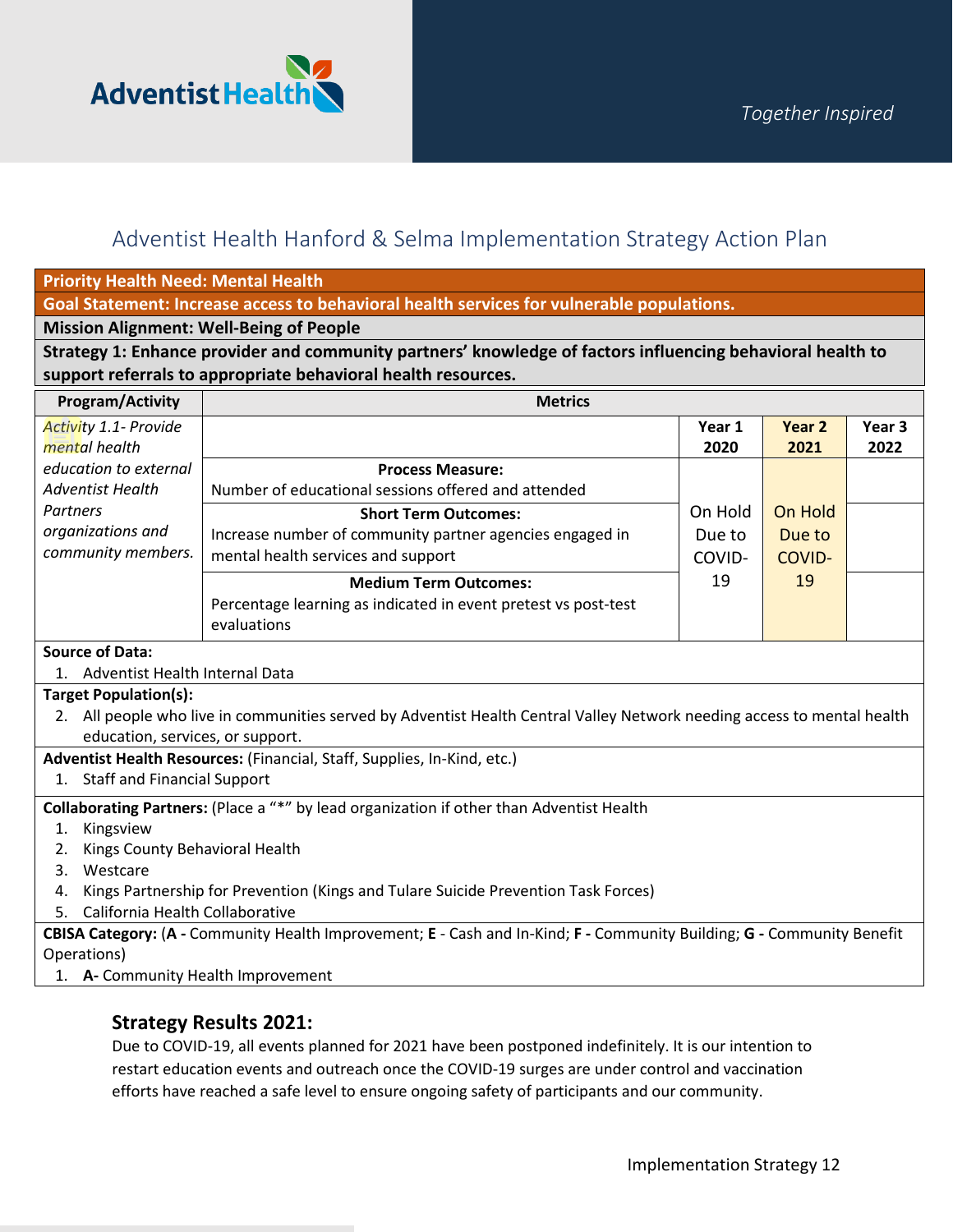

**Priority Health Need: Economic Security/Homelessness**

**Goal Statement: Address social needs and social determinants of health, to allow for a healthy foundation for communities to build a healthy life.** 

**Mission Alignment: Well-Being of People & Equity** 

**Strategy 1: Partner with county and local programs to have a greater impact on creating access to shelter and housing.**

| <b>Program/Activity</b>                                                 | <b>Metrics</b>                                                   |                |                           |                           |
|-------------------------------------------------------------------------|------------------------------------------------------------------|----------------|---------------------------|---------------------------|
| Activity 1.1-<br>Recuperative Board                                     |                                                                  | Year 1<br>2020 | Year <sub>2</sub><br>2021 | Year <sub>3</sub><br>2022 |
| and Care (Kings                                                         | <b>Process Measure:</b>                                          |                |                           |                           |
| <b>Gospel Mission)</b>                                                  | Number of homeless members accepting discharge to the            | 16             | 9                         |                           |
|                                                                         | Recuperative Board and Care Program                              |                |                           |                           |
|                                                                         | <b>Short Term Outcomes:</b>                                      |                |                           |                           |
|                                                                         | Increase % of homeless patients being discharged to Recuperative | N/A            | N/A                       |                           |
|                                                                         | Board and Care Programs and care program versus back to          |                |                           |                           |
|                                                                         | homeless status.                                                 |                |                           |                           |
|                                                                         | <b>Medium Term Outcomes:</b>                                     |                |                           |                           |
|                                                                         | Increase % of Recuperative Board and Care participants who       | N/A            | N/A                       |                           |
|                                                                         | discharge from Kings Gospel Mission into permanent supportive    |                |                           |                           |
|                                                                         | housing or reunite with family/friends.                          |                |                           |                           |
| <b>Additional Resources</b>                                             |                                                                  |                |                           |                           |
| <b>Student Externships</b>                                              |                                                                  | Year 1         | Year <sub>2</sub>         | Year <sub>3</sub>         |
| & Internships                                                           |                                                                  | 2020           | 2021                      | 2022                      |
|                                                                         | <b>Process Measure:</b>                                          |                |                           |                           |
|                                                                         | Number of student externship and internships                     | 88             | 618                       |                           |
|                                                                         |                                                                  |                |                           |                           |
| <b>Inspire Hope</b>                                                     |                                                                  | Year 1         | Year <sub>2</sub>         | Year <sub>3</sub>         |
| <b>Resource Distribution</b>                                            |                                                                  | 2020           | 2021                      | 2022                      |
|                                                                         | <b>Process Measure:</b>                                          |                |                           |                           |
|                                                                         | Number of Distribution Events                                    | N/A            | N/A                       |                           |
|                                                                         |                                                                  |                |                           |                           |
| <b>Source of Data:</b>                                                  |                                                                  |                |                           |                           |
| Adventist Health Internal Data<br>$1_{-}$                               |                                                                  |                |                           |                           |
| 2. Kings Gospel Mission Data                                            |                                                                  |                |                           |                           |
| <b>Target Population(s):</b>                                            |                                                                  |                |                           |                           |
| 1. Low income, homeless, and/or at risk of homelessness                 |                                                                  |                |                           |                           |
| Adventist Health Resources: (Financial, Staff, Supplies, In-Kind, etc.) |                                                                  |                |                           |                           |
| 2. Staff and Financial Support                                          |                                                                  |                |                           |                           |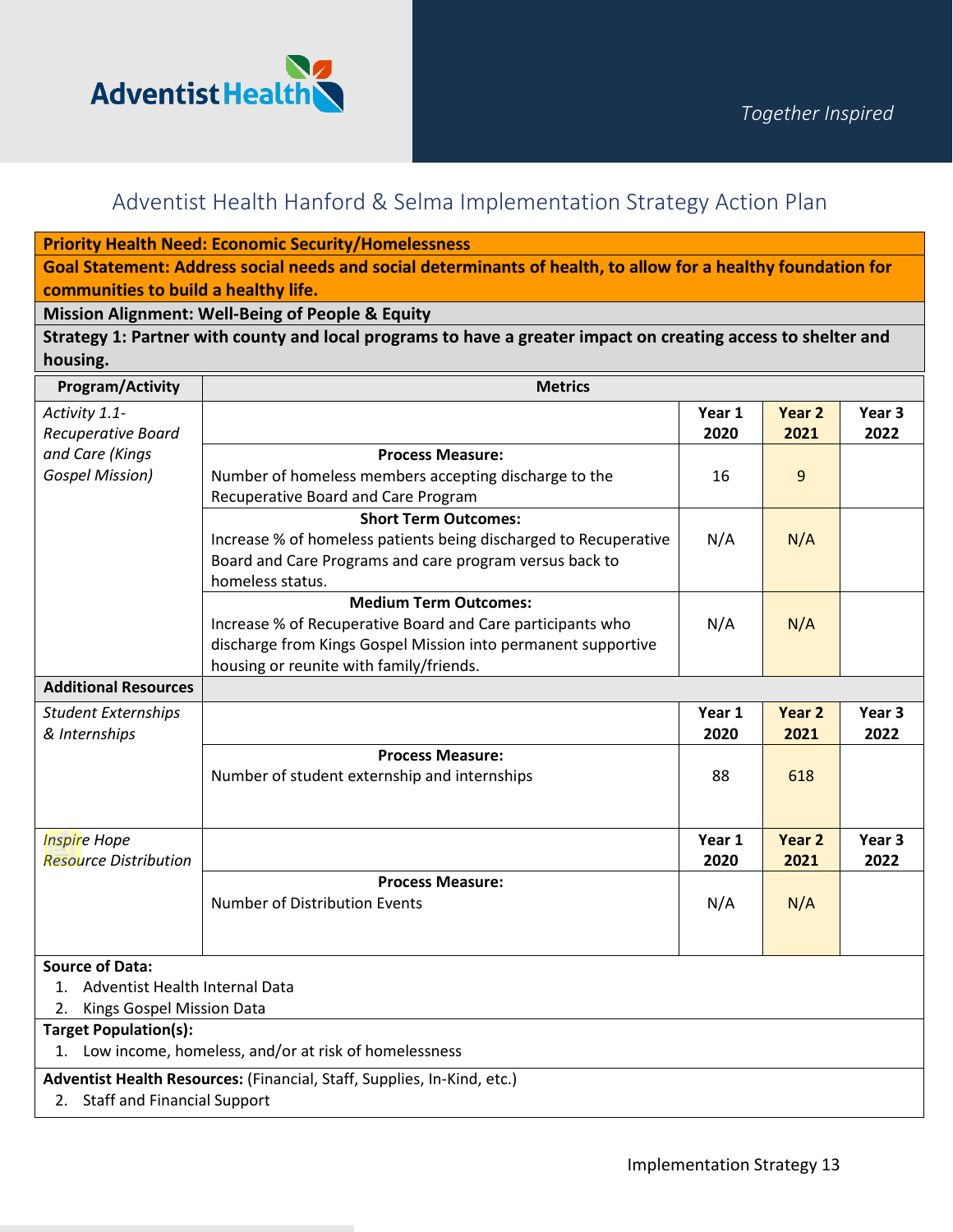

**Collaborating Partners:** (Place a "\*" by lead organization if other than Adventist Health

- 1. Kings Whole Person Care
- 2. Proteus
- 3. Kings Tulare Homeless Alliance
- 4. Espiscopal Church of the Savior
- 5. World Vision

**CBISA Category:** (**A -** Community Health Improvement; **E** - Cash and In-Kind; **F -** Community Building; **G -** Community Benefit Operations)

1. **A-** Community Health Improvement

### **Strategy Results 2021:**

Due to COVID-19, all outreach and education events planned for 2021 were postponed indefinitely.

Due to Project Room Key & Project Home Key, implemented by California to address COVID risk in the homeless population, most homeless individuals found temporary housing in local hotels. Therefore, there were fewer homeless hospital admissions requiring a recuperative room and board program. Total number of persons served through Kings Gospel Mission: 9

The homeless discharge planning process, as required by SB 1152, ensures that all homeless patients who come to the hospital for care are provided with and connected to any and all needed resources. This included providing meals, clothing, and connections with local case management programs and shelters. Total number of persons served and connected with services: 1,421

Student internship and externship opportunities within our network increased. A total of 618 students were able to complete their academic requirements and provide much needed support within departments across our network.

Through our partnership with World Vision our Inspire Hope program continued to provide distributions as the need in our communities continued and increased due to the pandemic.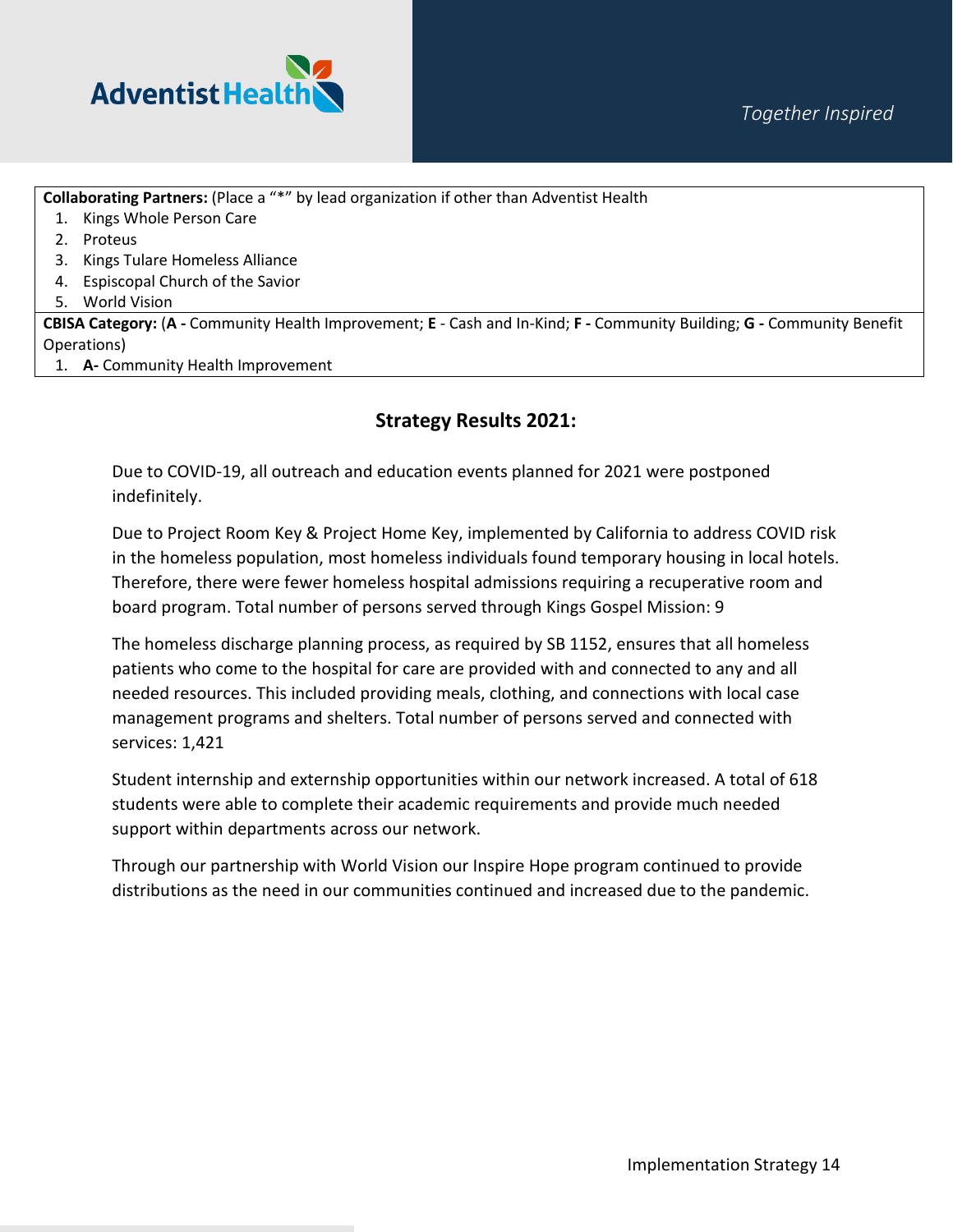

| <b>Priority Health Need: Maternal and Infant Health</b>                                                                |                                                                                                              |        |        |                   |
|------------------------------------------------------------------------------------------------------------------------|--------------------------------------------------------------------------------------------------------------|--------|--------|-------------------|
| <b>Goal Statement: Increase overall health and wellness.</b>                                                           |                                                                                                              |        |        |                   |
| <b>Mission Alignment: Well-Being of People</b>                                                                         |                                                                                                              |        |        |                   |
|                                                                                                                        | Strategy 1: Provide educational materials and host educational sessions.                                     |        |        |                   |
| <b>Program/Activity</b>                                                                                                | <b>Metrics</b>                                                                                               |        |        |                   |
| Activity 1.1-                                                                                                          |                                                                                                              | Year 1 | Year 2 | Year 3            |
| Provide free car                                                                                                       |                                                                                                              | 2020   | 2021   | 2022              |
| safety seat checks to                                                                                                  | <b>Process Measure:</b>                                                                                      |        |        |                   |
| the community                                                                                                          | Number of car safety seat checks performed                                                                   | N/A    | N/A    |                   |
|                                                                                                                        | <b>Short Term Outcomes:</b>                                                                                  |        |        |                   |
|                                                                                                                        | Number of car safety seats replaced or provided to community<br>free of charge                               | N/A    | N/A    |                   |
|                                                                                                                        | <b>Medium Term Outcomes:</b>                                                                                 |        |        |                   |
|                                                                                                                        | Number of certified car safety seat technicians in network to                                                | N/A    | 3      |                   |
|                                                                                                                        | provide free car safety seat checks                                                                          |        |        |                   |
| <b>Additional Activities:</b>                                                                                          |                                                                                                              |        |        |                   |
| <b>Birth and</b>                                                                                                       |                                                                                                              | Year 1 | Year 2 | Year <sub>3</sub> |
| <b>Breastfeeding Classes</b>                                                                                           |                                                                                                              | 2020   | 2021   | 2022              |
|                                                                                                                        | <b>Process Measure:</b>                                                                                      |        |        |                   |
|                                                                                                                        | Number of classes                                                                                            |        |        |                   |
|                                                                                                                        | Number of participants                                                                                       | 30     | 33     |                   |
| <b>Source of Data:</b>                                                                                                 |                                                                                                              |        |        |                   |
| 1. Adventist Health Internal Data                                                                                      |                                                                                                              |        |        |                   |
| <b>Target Population(s):</b>                                                                                           |                                                                                                              |        |        |                   |
|                                                                                                                        | 1. Mothers, children and families living in communities that Adventist Health Central Valley Network serves. |        |        |                   |
|                                                                                                                        | Adventist Health Resources: (Financial, Staff, Supplies, In-Kind, etc.)                                      |        |        |                   |
| 3. Staff and Financial Support                                                                                         |                                                                                                              |        |        |                   |
|                                                                                                                        | Collaborating Partners: (Place a "*" by lead organization if other than Adventist Health                     |        |        |                   |
| Safe Kids Kings County - Car Safety Seat Checks<br>1.                                                                  |                                                                                                              |        |        |                   |
| California Health Collaborative - Kings County Maternal Wellness Coalition<br>2.                                       |                                                                                                              |        |        |                   |
| Champions Recovery Alternative - Parenting Classes<br>3.                                                               |                                                                                                              |        |        |                   |
| CBISA Category: (A - Community Health Improvement; E - Cash and In-Kind; F - Community Building; G - Community Benefit |                                                                                                              |        |        |                   |
| Operations)                                                                                                            |                                                                                                              |        |        |                   |
| 1. A- Community Health Improvement                                                                                     |                                                                                                              |        |        |                   |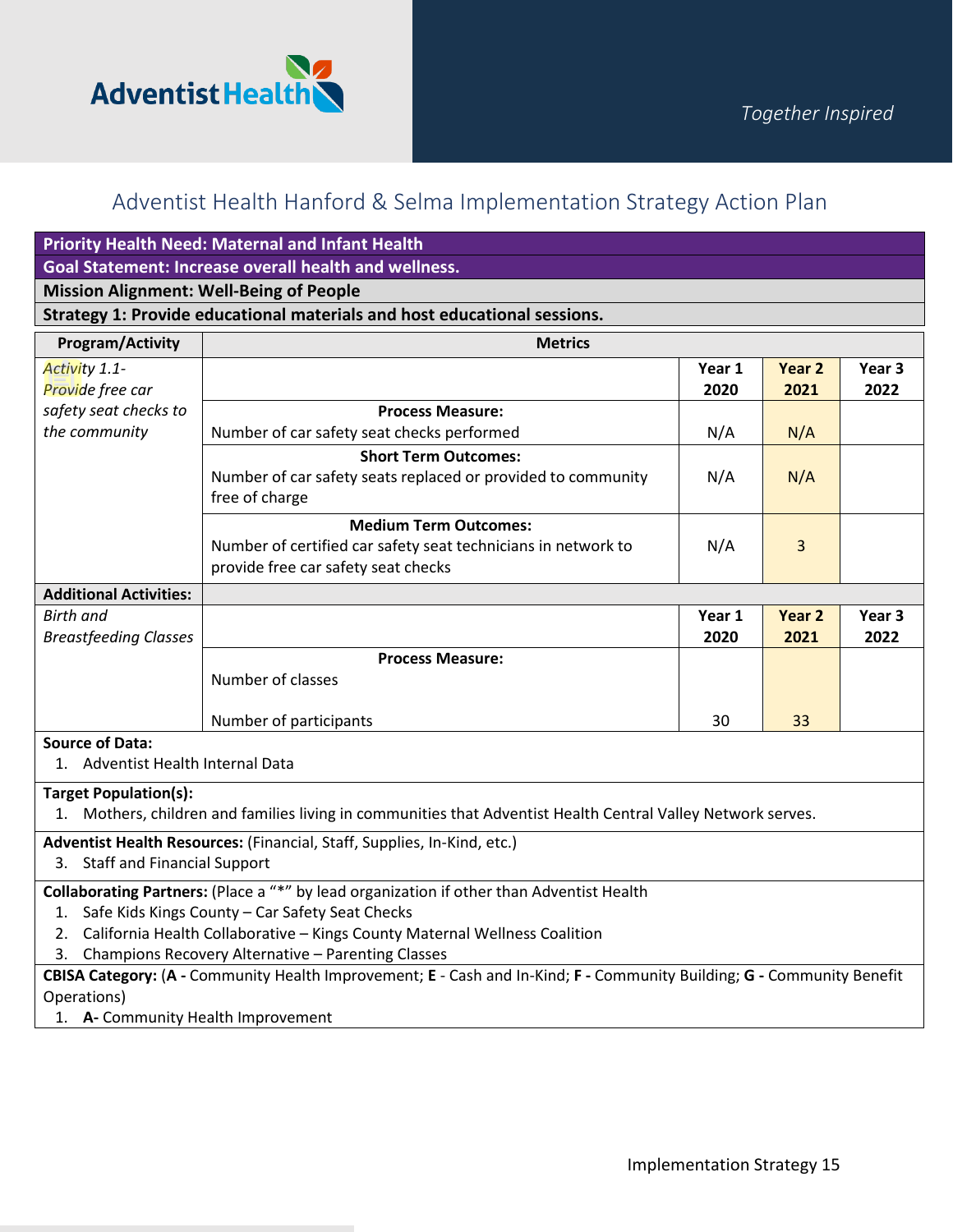

### **Strategy Results 2021:**

Car Safety Checks: Although program participation was reduced or limited due to COVID-19, during 2021 our hospital network was able to certify 3 associates and in return provided car seat education and car seat safety checks to families that needed them.

Birthing Classes: Birthing classes were initially offered either offered virtually or in small cohorts due to the COVID surge. A total of 33 couples participated in classes throughout 2021. Both virtual and limited in-person sessions are expected to continue in 2022.